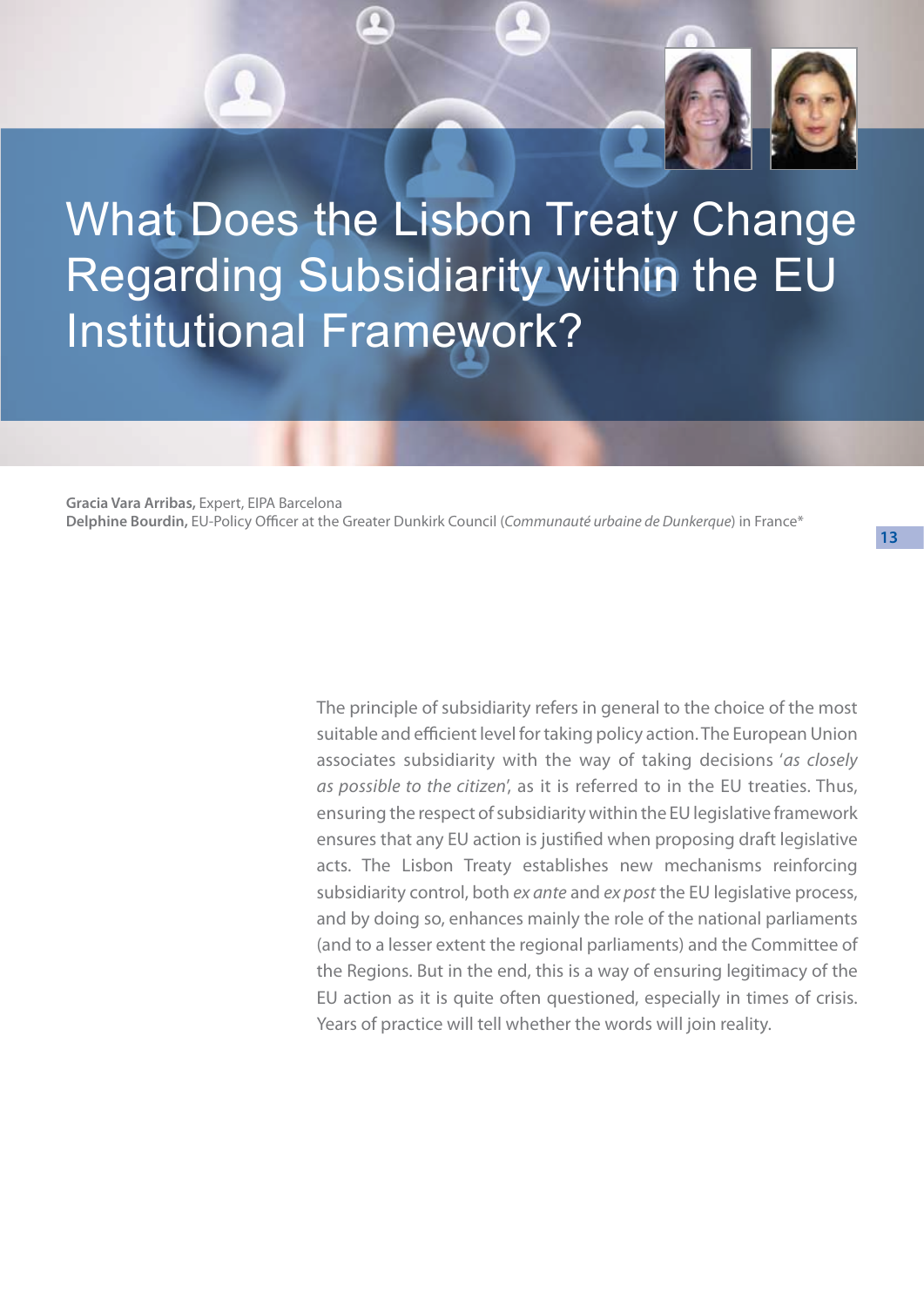#### **Introduction**

The Lisbon Treaty reinforces provisions with regard to the subsidiarity principle and gives a new, important role to the national parliaments. This is especially highlighted by the new order of the protocols attached to the EU Treaties: Protocol No 1 on the role of national parliaments in the European Union (ex-Protocol No 9) and Protocol No 2 on the application of the principles of subsidiarity and proportionality (ex-Protocol No 30). Through the provisions of these two protocols and of other articles in the body text of the European treaties, a new approach of subsidiarity can be noted as well as a more inclusive definition of the principle since Article 5 TUE now refers explicitly to the regional and local levels. Moreover the Lisbon Treaty clearly establishes new mechanisms to control subsidiarity both *ex ante* and *ex post* the EU legislative process; it raises the profile of some actors in the European institutional

arena, such as the national parliaments with the Early Warning System, and the Committee of the Regions with its new right to bring a case before the Court of Justice of the European Union (CJEU). These major novelties regarding subsidiarity, affect both the EU institutional framework and its procedural mechanisms, and may be considered as another step towards a European multilevel and multi-actor governance.

With the Lisbon Treaty, an explicit reference has been made for the first time to the regional and local levels in the provision concerning the subsidiarity principle, which renders this new approach of subsidiarity more inclusive than it was within the former treaties.

# **A new inclusive approach of the subsidiarity principle for the European Union**

With the Lisbon Treaty, an explicit reference has been made for the first time to the regional and local levels in the provision concerning the subsidiarity principle, which renders this new approach of subsidiarity more inclusive than it was within the former treaties. Indeed, Article 5 TEU states that '*Under the principle of subsidiarity, in areas which do not fall within its exclusive competence, the Union shall act only if and insofar as the objectives of the proposed action cannot be sufficiently* 

*achieved by the Member States, either at central level or at regional and local level, but can rather, by reason of the scale or effects of the proposed action, be better achieved at Union level'*. The recognition of the role of the regional and local authorities in the European integration process through the new definition of the subsidiarity principle could also be examined with regard to the taking into account of the local and regional dimensions in new policy fields, these being climate change (Article 191 and 192 TFEU), energy (Article 194 TFEU) and civil protection (Article 196 TFEU).

This new inclusive approach of the subsidiarity principle is being developed and implemented by the European institutions. The recent EP Resolution<sup>1</sup> deserves special



#### *Ex ante* **subsidiarity control: the early warning system**

Under the Lisbon Treaty, the *ex ante* monitoring role of the national parliaments has been strengthened as regards control over the subsidiarity principle (but not the proportionality

> principle, which monitors that the draft legislative act does not go beyond what is necessary). Article 12 b. TEU states that '*National parliaments shall contribute actively to the good functioning of the Union […] by seeing to it that the principle of subsidiarity is respected in accordance with the procedures provided for in the Protocol on the application of the principles of subsidiarity and proportionality*'.

Article 7 of Protocol No 2

on the application of the principles of subsidiarity and proportionality describes the process of the so-called early warning system: '*The European Parliament, the Council and the Commission, and, where appropriate, the group of Member States, the Court of Justice, the European Central Bank or the European Investment Bank, if the draft legislative act originates from them, shall take account of the reasoned opinions issued by national parliaments or by a Chamber of a national parliament. Each national parliament shall have two votes, shared out on the basis of the national parliamentary system. In the case of a bicameral Parliamentary system, each of the two Chambers shall have one vote*.' This is also underlined in Article 8

of Protocol No 1 on the role of national parliaments in the European Union, '*Where the national parliamentary system is not unicameral, Articles 1 to 7 shall apply to the component Chambers*.'

Still, according to Article 7 of Protocol No 2 on the application of the principles of subsidiarity and proportionality, a draft European legislative act must be reviewed within the eight-week time limit if one third – or one quarter in the area of freedom, security and justice – of the national parliaments oppose its subsidiarity arguments. The Commission, a group of Member

States or the European institution from which the draft originates, may decide to maintain, amend or withdraw the draft and reasons must be given for each decision. This is

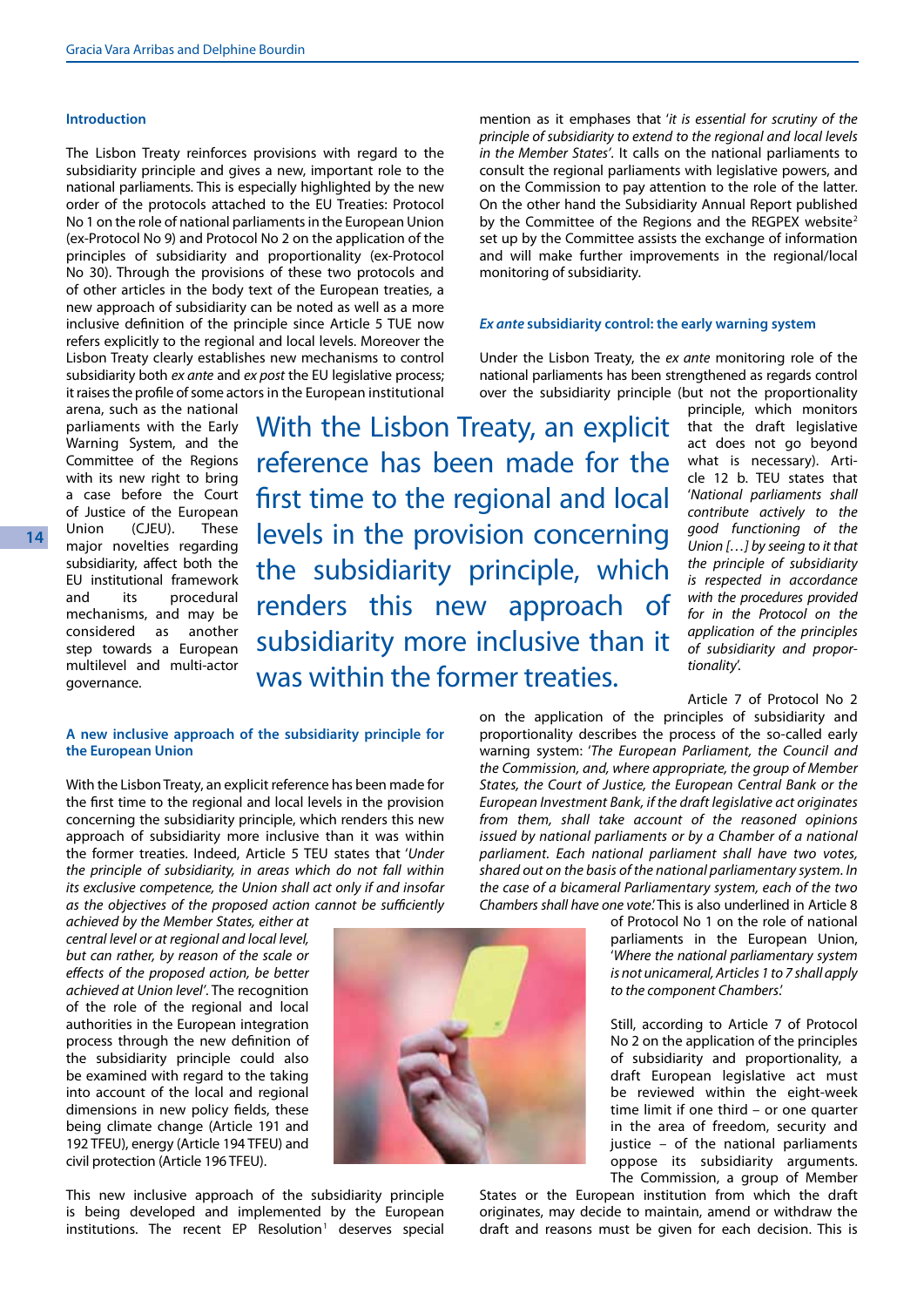the 'yellow card' procedure. In 2010, a total of 211 opinions were received from national parliaments but only a small number of them (34 overall) raised subsidiarity concerns. The first yellow card case came more than three years after the entry into force of the Lisbon Treaty and is related to the EC proposal for a Council regulation on the exercise of the right to take collective action within the context of the freedom of establishment and the freedom to provide services (the

so-called 'Monti II-regulation') published on 21 March 2012<sup>3</sup>. On 30 May 2012, the College of the Commissioners confirmed that the one-third threshold of national parliaments/chambers from 12 Member States<sup>4</sup> expressing concerns about subsidiarity infringement of the proposal had been reached. Facing the disagreement of national parliaments/chambers, trade unions and some national governments, the European Commission decided to withdraw its proposal on 11 September 2012. Yet, the spokesman of László Andor European Commissioner

for Employment, Social Affairs and Inclusion, indicated that this decision was not based on the yellow card, for which it is not justified, but because the Commission knew it did not have enough political support from the European Parliament and the Council of Ministers (requiring unanimity for this EC proposal)<sup>5</sup>. In any case, after some doubt concerning the efficiency of such a 'heavy' mechanism to be set for each national parliament/chamber, this is the proof that the early warning system is raising awareness within national parliaments of the importance of adequate scrutiny of legislative proposals, and is essential for national parliaments to act as a counterbalance in the EU legislative process.

Furthermore, the Lisbon Treaty – contrary to the defunct Treaty establishing a Constitution for Europe (2003) – establishes another procedure called the 'orange card' which applies only to the draft European legislative acts falling under the ordinary legislative procedure (the former co-decision procedure). If more than half of the national parliaments oppose such an act on the grounds of subsidiarity arguments, the latter must be reviewed. The European Commission may then decide to maintain, amend or withdraw the proposal. If the European Commission decides to maintain

its proposal, then it has to provide a reasoned opinion justifying why the Commission considers the proposal to be in compliance with the subsidiarity principle. On the basis of this reasoned opinion, and that of the national parliaments, the European legislator, by a majority of 55 per cent of the members of the Council or a majority of the votes cast in the European Parliament, shall decide whether or not to block the EC proposal.

The provisions related to subsidiarity check brought about by the Lisbon Treaty provide national parliaments with incentives to consider draft European legislative acts at an early stage of the EU law-making process.

greater inter-parliamentary cooperation, e.g. by exchanging respective parliaments' contributions, in order to establish a common interpretation of subsidiarity in Europe. The IPEX website (Inter parliamentary EU Information Exchange)6 constitutes the principal source of information on the state of play of the subsidiarity check

The provisions related to subsidiarity check brought about by the Lisbon Treaty provide national parliaments with incentives to consider draft European legislative acts at an early stage of the EU law-making process. The thresholds for the 'yellow and orange cards' have underscored the need for

> in other national parliaments. Bilateral contacts and intensive exchange of information through their permanent representatives in Brussels is also a common<br>practice among national practice among national parliaments.

> According to Article 6 of Protocol No 2 on the application of the principles of subsidiarity and proportionality, '*It will be for each national parliament*

*or each Chamber of a national parliament to consult, where appropriate, regional parliaments with legislative powers*'. Most of the regional parliaments automatically receive all legislative proposals from the central level, thus different filtering systems have been established by some national/ regional parliaments. Nevertheless, efficient involvement of the regional parliaments in subsidiarity checks can still be improved, partly due to the ongoing revisions of the existing procedures to do so in most of the countries with regional parliaments<sup>7</sup>. Moreover, it should also be highlighted that the resources and time for conducting subsidiarity checks for some regional parliaments is scarce, thereby expressing the

need to better evaluate the importance of the EU draft legislative proposals and be selective before embarking in a detailed subsidiarity scrutiny exercise. The European Parliament has recently called for an analysis of the time scales laid down in the treaties, to determine whether or not they are sufficient.

Due to the former general lack of involvement of regional parliaments in *ex ante* subsidiarity control, Article 6 of Protocol No 2 certainly aims to enhance their role and pushes them to be part of a new process defining the respective roles of the new key actors of the EU legislative process. The Lisbon

Treaty creates awareness of the subsidiarity principle within the parliamentary systems of the EU, facilitating the establishment of a culture of European debate, which was rather absent until now in most regional assemblies. The early warning system (EWS) therefore raises awareness about the importance for national and regional parliaments to act as a counterbalance in the EU legislative process. If building upon the lessons learnt, the actors involved will open up a new path towards the efficient use of the opportunities provided by the EWS. Indeed, making use of the possibilities to

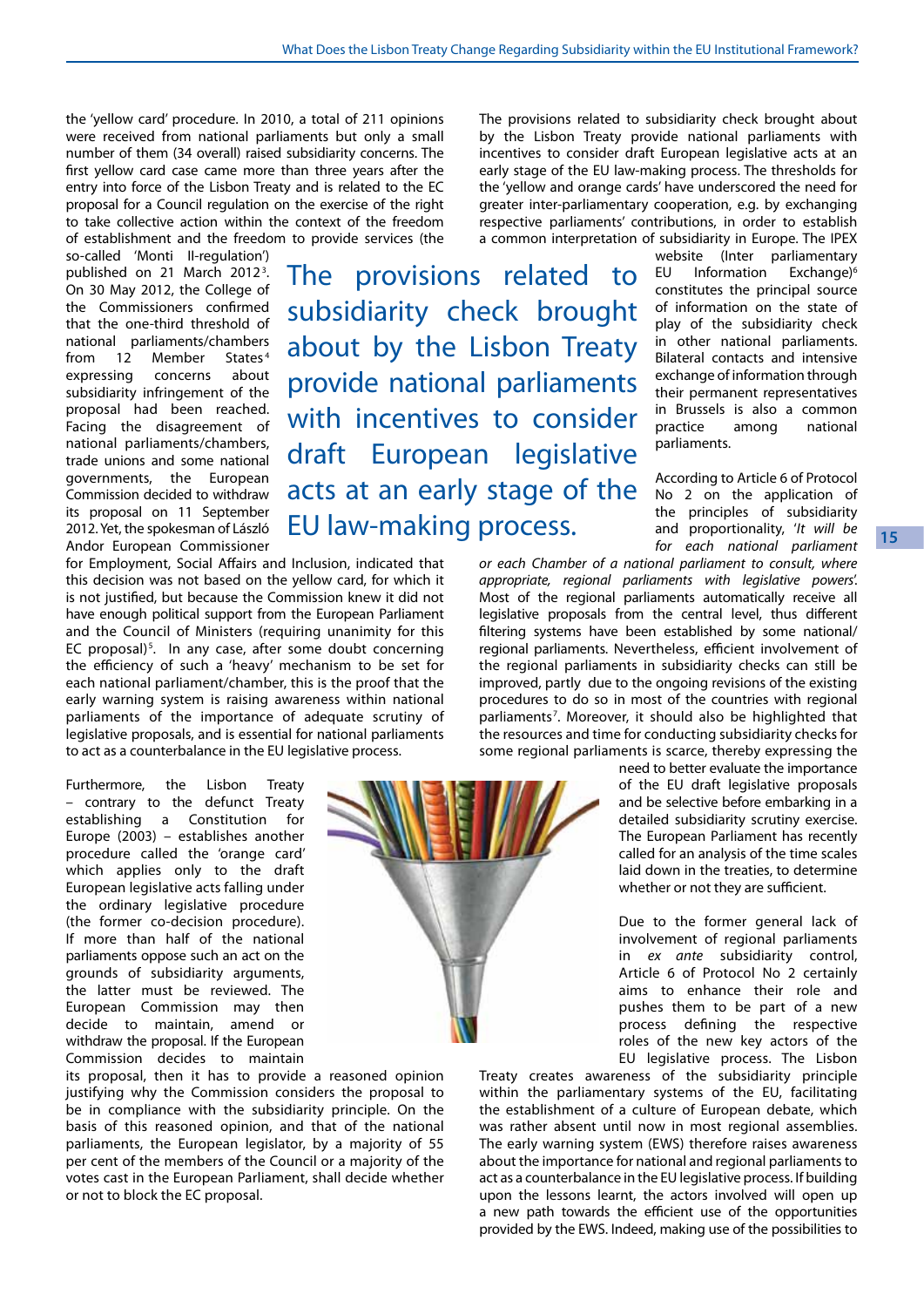establish an early multilevel dialogue to formulate EU policy/ legislation with other parliaments (regional and national), as well as with the European Commission, goes beyond the previous existing practice of legislative/executive scrutiny within the internal borders.

## *Ex post* **subsidiarity control: bringing a case to the CJEU for infringement**

National parliaments also have the possibility to participate in an *ex post* subsidiarity control, as the Lisbon Treaty provides that an action might be brought to the CJEU by a Member State in the name of its parliament or one of its Chambers if it is a bicameral parliamentary system, and if the latter considers that a legislative act does not respect the subsidiarity principle. Article 8 of Protocol No 2 on the application of the principles of subsidiarity and proportionality states that '*The Court of Justice of the European Union shall have jurisdiction in actions on grounds of infringement of the principle of subsidiarity by a legislative act, brought in accordance with the rules laid down in Article 263 of the Treaty on the Functioning of the European Union by Member States, or notified by them in accordance with their legal order on behalf of their national parliament or a Chamber thereof.*'

Moreover, the Lisbon Treaty brings about one of the biggest novelties concerning the Committee of the Regions since its

for the adoption of which the EU treaties provide its consultation (Article 8 of the Protocol No 2 on the application of the principles of subsidiarity and proportionality). These new provisions are proof that the complaints expressed in 1995 by the CoR about how difficult it is to bring a case before the Court for any infringement of the subsidiarity principle by an EU institution, have finally been partially heard: '*In the case of annulment proceedings, Community procedures confer on the Commission, Council and Member States the general right to bring actions, whereas the Parliament [this is no longer the case] and European Central Bank may only bring actions to protect their prerogatives. Other natural or legal persons [thereby including the CoR at that time] have to demonstrate that a legal act affects them directly and individually […]. The Committee of the Regions and its constituent members are in an extremely weak position in respect of this system. The nature of the subsidiarity principle coupled with the lack of direct effect make it impossible to appeal against an act or a failure to act of a Union institution in breach of the above principle, insofar as the plaintiff has to provide proof that he has been directly and individually affected. Consequently, the Committee and its constituent members find themselves in practice in a situation where they are unable to defend themselves – something which* 

is contrary to the spirit of Community law<sup>'8</sup>.

creation by the Maastricht Treaty: the right to bring a case before the Court of Justice of the European Union for the annulment of an EU legislative act, in two cases: to protect its own prerogatives (Article 263 TFEU) and to ensure respect of the<br>subsidiarity principle subsidiarity regarding legislative acts

The Lisbon Treaty's provisions can be considered as an important step for the Committee of the Regions regarding its place in the European institutional arena.

The former CoR President, Luc Van den Brande, declared a few months after the entry into force of the Lisbon Treaty: '*We see this new right to challenge EU laws in court more as a deterrent than an actual threat. We are convinced that this new possibility will deepen our relations with other EU institutions and national parliaments. We will exercise this right with caution, but with great conviction in cases where we feel it is necessary to defend the subsidiarity principle in EU law-making. However, we hope that swift implementation of all Lisbon Treaty provisions, which reinforce subsidiarity already in the pre-legislative stage and during the adoption of new EU laws, will ensure that it never comes to that*' 9 . In May 2012, the Bureau of the CoR revised the COR strategy about subsidiarity monitoring. It specified that '*the CoR has already adopted rules for taking the appropriate judicial steps. Such actions may be proposed to the Plenary Assembly either by the President or by the competent commission acting in accordance with Rules 53. The Legal Service has prepared a Handbook which describes a 'modus operandi' that should be followed in the event of bringing an action before the Court of Justice on grounds of subsidiarity*'. It also reiterated its position highlighting that '*any potential action before the Court of Justice should be understood only as a last resort and the final step of a process*' 10.

The Lisbon Treaty's provisions can be considered as an important step for the Committee of the Regions regarding its place in the European institutional arena. Its new, important right to bring a case before the CJEU will reinforce

its role at an early stage of the legislative process, firstly by ensuring that it is consulted by the European institutions when the EU treaties provide it, and secondly, by scrutinising EU legislative proposals and their compliance with the subsidiarity principle.

## **Conclusion**

The abovementioned Lisbon Treaty provisions strengthen the national parliaments' role and may also constitute a substantial breakthrough for regional parliaments with legislative powers if they become truly conscious of the importance of adequate scrutiny of legislative proposals. These novelties are the result of the political will to stimulate participation of national parliaments in EU matters and to bring Europe closer to its citizens.

Moreover, regional and local authorities across Europe will witness important progress as a result of the Lisbon Treaty, towards the recognition of multi-governance in the European Union. A more inclusive Europe seems to favoured: better involvement of regional and local expertise in the quest for a more cohesive Europe together with a reinforced principle of subsidiarity and an increasing role granted to the national parliaments. Many concrete novelties ensure that EU governance will evolve into more advanced multi-level forms; the most general ones are of utmost interest to local and regional authorities as they could change the way of working and cooperating with the other levels of government participating in the European decision-making process.